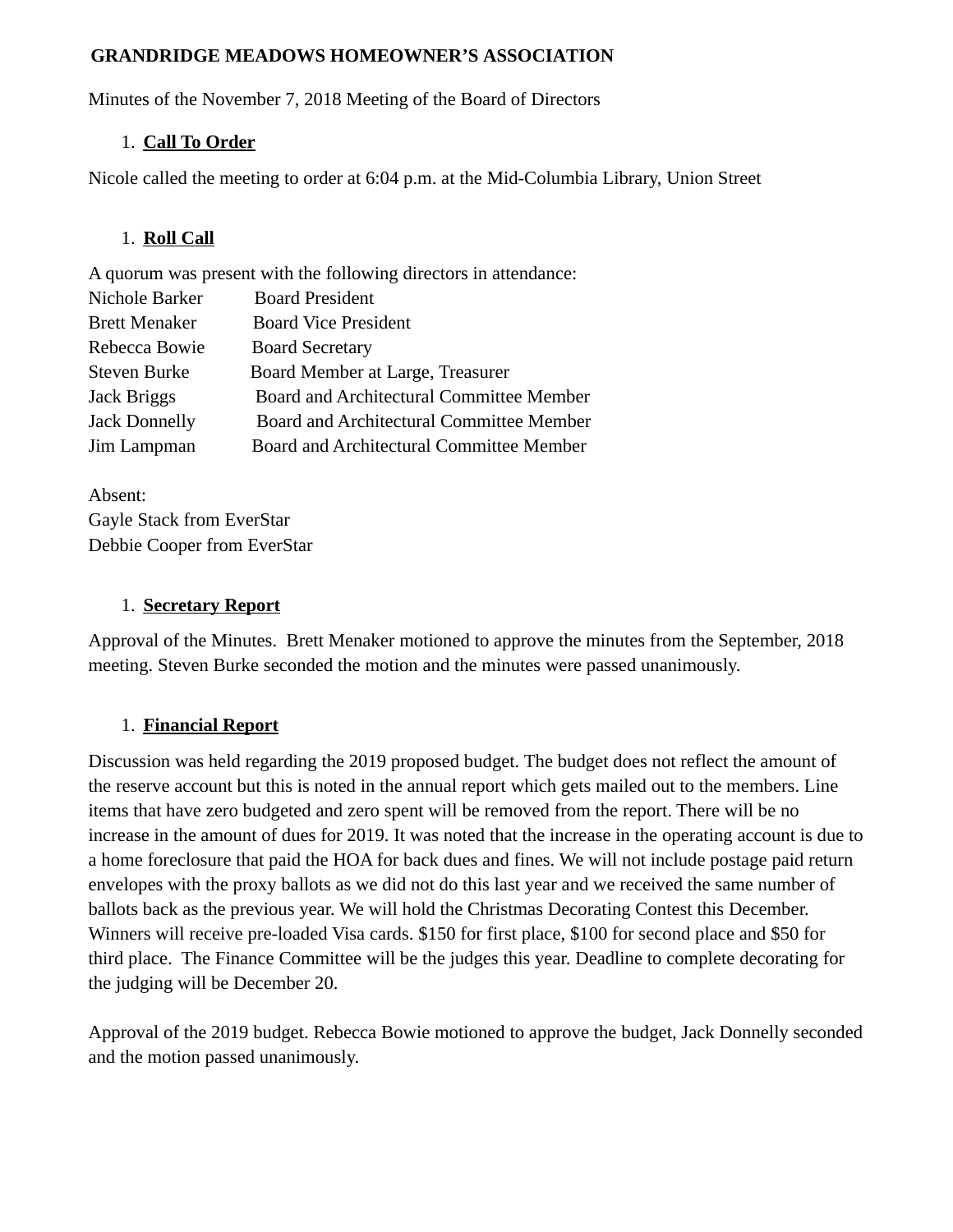## 1. **Architectural Control Committee Report**

The last project of the year has been completed. The irrigation drip lines were installed to avoid spray that was hitting the lights which caused hard water spots on the lamps. It was mentioned that association members are making good efforts to comply with the HOA CC&Rs and the neighborhood is looking good. Warning notices for fences needing repair went out to the residences. Discussion ensued regarding warning notices since "warning" notices are attached to the homes and not mailed to the owners. Yet compliance is ultimately the owner's responsibility. In this instance the renter notified the owner of the warning notice. If the warning was to progress to a fine (fines are mailed to the listed owner address) the board would take into consideration such circumstances and may allow additional time for the owner to comply before assessing a fine.

#### **6. Old Business**

Emails to members are sent from EverStar Realty and the sender address is still EverStar as the leading verbiage. The board would like to see the sender as Grandridge Meadows HOA to increase opportunity for members to see the mail and read it. Jack Briggs is working with Debbie Cooper from EverStar and she has contacted Appfolio to help solve this.

## **7. New Business**

The Architectural Committee would like to have a member distribution list of addresses, names, emails and phone numbers in order to communicate better with members as needed. Additionally this list could indicate if the residence is owner occupied or renter occupied. Jack Briggs will work with EverStar for feasibility of this request and the secretary will assist as needed

Rebecca Bowie brought forward a suggestion from her new neighbors to extend the landscaping along Center Parkway to the West end making a more complete look. After discussion it was determined that the HOA doesn't own this portion of land like it does in other areas. The HOA couldn't control the watering of the landscaping and the city would probably have restrictions due to line of site at an intersection. Although everybody agreed it would look nice the HOA cannot provide this.

It was suggested that we encourage members to create a social committee to coordinate a potluck, picnic or gathering of some sort for members to meet. A line item requesting volunteers will be added to the next mailer to members.

The next board meeting and annual meeting of the members has been set for 12/5/18.